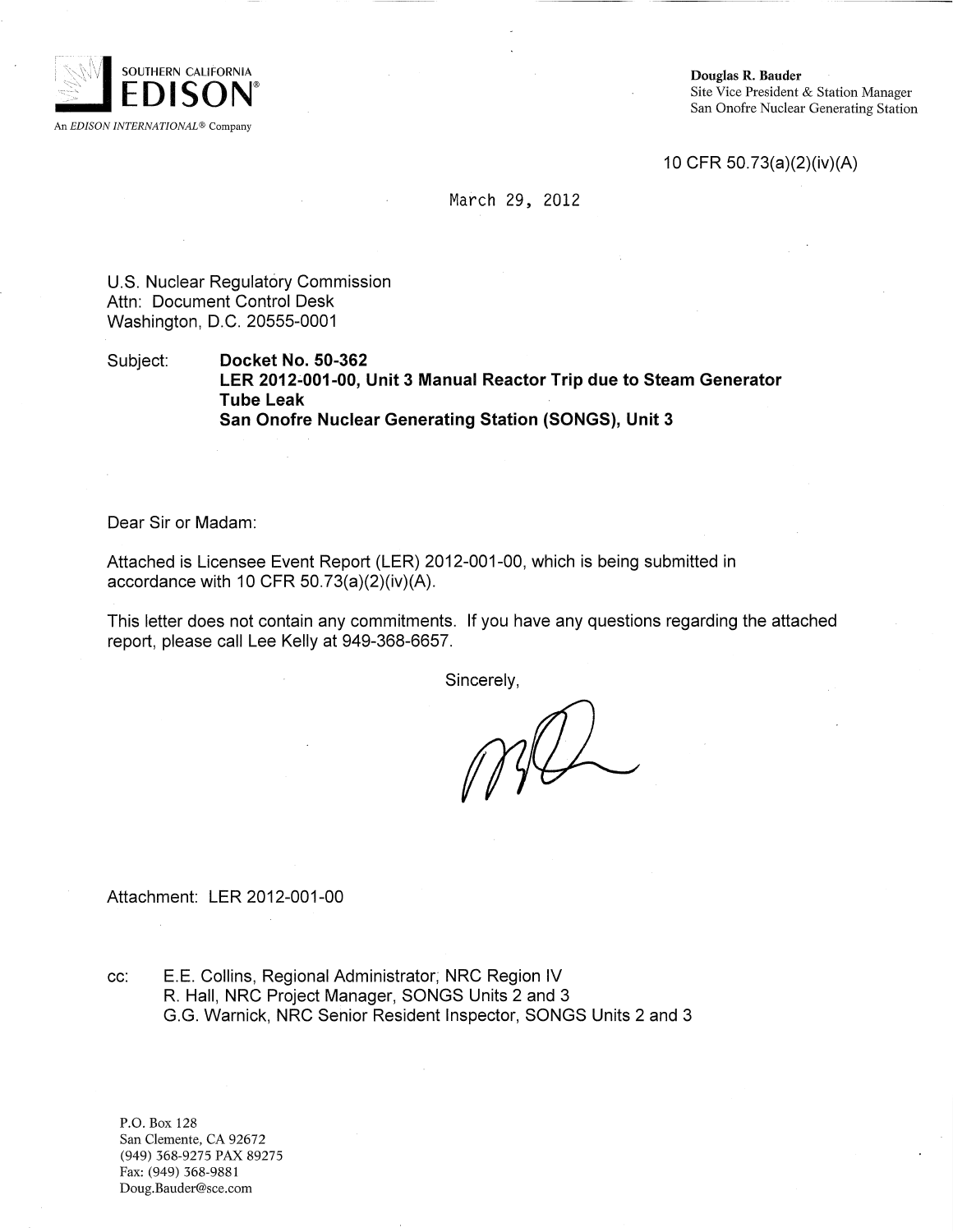| NRC FORM 366<br><b>U.S. NUCLEAR REGULATORY COMMISSION</b>                       |                                                       |               |                      |                                                                                                                                                                                                                                                                                                                                                                                                                                                                                                                                                                                                                                                                                                                                                                                                                                                                                                                                                                                                                                                                                                                                                                                                                                                                                                                                                                                                                                                                                                                                                         |                                                                                                                                                                                                                            | APPROVED BY OMB: NO. 3150-0104<br>EXPIRES: 10/31/2013 |                                                                                                                                                                                                                                                                                                                                                                                                                                                                                                                                                                                                                                                                                                                                                                                                       |                                                                                                                                                                                                                                             |                                     |             |                                                                                                                                                                                                                                       |                                                      |                      |                      |
|---------------------------------------------------------------------------------|-------------------------------------------------------|---------------|----------------------|---------------------------------------------------------------------------------------------------------------------------------------------------------------------------------------------------------------------------------------------------------------------------------------------------------------------------------------------------------------------------------------------------------------------------------------------------------------------------------------------------------------------------------------------------------------------------------------------------------------------------------------------------------------------------------------------------------------------------------------------------------------------------------------------------------------------------------------------------------------------------------------------------------------------------------------------------------------------------------------------------------------------------------------------------------------------------------------------------------------------------------------------------------------------------------------------------------------------------------------------------------------------------------------------------------------------------------------------------------------------------------------------------------------------------------------------------------------------------------------------------------------------------------------------------------|----------------------------------------------------------------------------------------------------------------------------------------------------------------------------------------------------------------------------|-------------------------------------------------------|-------------------------------------------------------------------------------------------------------------------------------------------------------------------------------------------------------------------------------------------------------------------------------------------------------------------------------------------------------------------------------------------------------------------------------------------------------------------------------------------------------------------------------------------------------------------------------------------------------------------------------------------------------------------------------------------------------------------------------------------------------------------------------------------------------|---------------------------------------------------------------------------------------------------------------------------------------------------------------------------------------------------------------------------------------------|-------------------------------------|-------------|---------------------------------------------------------------------------------------------------------------------------------------------------------------------------------------------------------------------------------------|------------------------------------------------------|----------------------|----------------------|
| $(10-2010)$<br><b>LICENSEE EVENT REPORT (LER)</b>                               |                                                       |               |                      |                                                                                                                                                                                                                                                                                                                                                                                                                                                                                                                                                                                                                                                                                                                                                                                                                                                                                                                                                                                                                                                                                                                                                                                                                                                                                                                                                                                                                                                                                                                                                         |                                                                                                                                                                                                                            |                                                       | Estimated burden per response to comply with this mandatory collection request: 80 hours.<br>Reported lessons learned are incorporated into the licensing process and fed back to<br>industry. Send comments regarding burden estimate to the FOIA/Privacy Section (T-5<br>F53), U.S. Nuclear Regulatory Commission, Washington, DC 20555-0001, or by internet e-<br>mail to infocollects.resource@nrc.gov, and to the Desk Officer, Office of Information and<br>Regulatory Affairs, NEOB-10202, (3150-0104), Office of Management and Budget,<br>Washington, DC 20503. If a means used to impose an information collection does not<br>display a currently valid OMB control number, the NRC may not conduct or sponsor, and a<br>person is not required to respond to, the information collection. |                                                                                                                                                                                                                                             |                                     |             |                                                                                                                                                                                                                                       |                                                      |                      |                      |
| <b>1. FACILITY NAME</b><br>San Onofre Nuclear Generating Station (SONGS) Unit 3 |                                                       |               |                      |                                                                                                                                                                                                                                                                                                                                                                                                                                                                                                                                                                                                                                                                                                                                                                                                                                                                                                                                                                                                                                                                                                                                                                                                                                                                                                                                                                                                                                                                                                                                                         |                                                                                                                                                                                                                            |                                                       | <b>2. DOCKET NUMBER</b><br>05000362                                                                                                                                                                                                                                                                                                                                                                                                                                                                                                                                                                                                                                                                                                                                                                   |                                                                                                                                                                                                                                             | 3. PAGE                             | 1 of $3$    |                                                                                                                                                                                                                                       |                                                      |                      |                      |
| 4. TITLE                                                                        |                                                       |               |                      | Unit 3 Manual Reactor Trip due to Steam Generator Tube Leak                                                                                                                                                                                                                                                                                                                                                                                                                                                                                                                                                                                                                                                                                                                                                                                                                                                                                                                                                                                                                                                                                                                                                                                                                                                                                                                                                                                                                                                                                             |                                                                                                                                                                                                                            |                                                       |                                                                                                                                                                                                                                                                                                                                                                                                                                                                                                                                                                                                                                                                                                                                                                                                       |                                                                                                                                                                                                                                             |                                     |             |                                                                                                                                                                                                                                       |                                                      |                      |                      |
| <b>5. EVENT DATE</b>                                                            |                                                       |               | <b>6. LER NUMBER</b> |                                                                                                                                                                                                                                                                                                                                                                                                                                                                                                                                                                                                                                                                                                                                                                                                                                                                                                                                                                                                                                                                                                                                                                                                                                                                                                                                                                                                                                                                                                                                                         |                                                                                                                                                                                                                            | 7. REPORT DATE                                        |                                                                                                                                                                                                                                                                                                                                                                                                                                                                                                                                                                                                                                                                                                                                                                                                       |                                                                                                                                                                                                                                             | 8. OTHER FACILITIES INVOLVED        |             |                                                                                                                                                                                                                                       |                                                      |                      |                      |
| <b>MONTH</b>                                                                    | DAY                                                   | <b>YEAR</b>   | <b>YEAR</b>          | SEQUENTIAL<br><b>NUMBER</b>                                                                                                                                                                                                                                                                                                                                                                                                                                                                                                                                                                                                                                                                                                                                                                                                                                                                                                                                                                                                                                                                                                                                                                                                                                                                                                                                                                                                                                                                                                                             | <b>REV</b><br>NO.                                                                                                                                                                                                          | <b>MONTH</b>                                          | <b>DAY</b>                                                                                                                                                                                                                                                                                                                                                                                                                                                                                                                                                                                                                                                                                                                                                                                            | <b>YEAR</b>                                                                                                                                                                                                                                 | <b>FACILITY NAME</b><br>N/A         |             |                                                                                                                                                                                                                                       |                                                      | <b>DOCKET NUMBER</b> | N/A                  |
| 01                                                                              | 31                                                    | 2012          |                      | 2012-001-00                                                                                                                                                                                                                                                                                                                                                                                                                                                                                                                                                                                                                                                                                                                                                                                                                                                                                                                                                                                                                                                                                                                                                                                                                                                                                                                                                                                                                                                                                                                                             |                                                                                                                                                                                                                            | 03                                                    | 29                                                                                                                                                                                                                                                                                                                                                                                                                                                                                                                                                                                                                                                                                                                                                                                                    | 2012                                                                                                                                                                                                                                        | <b>FACILITY NAME</b><br>N/A         |             |                                                                                                                                                                                                                                       |                                                      |                      | DOCKET NUMBER<br>N/A |
|                                                                                 | 9. OPERATING MODE<br>1<br>10. POWER LEVEL             |               |                      | 20.2201(b)<br>20.2201(d)<br>20.2203(a)(1)<br>20.2203(a)(2)(i)<br>20.2203(a)(2)(ii)                                                                                                                                                                                                                                                                                                                                                                                                                                                                                                                                                                                                                                                                                                                                                                                                                                                                                                                                                                                                                                                                                                                                                                                                                                                                                                                                                                                                                                                                      | $\Box$ 20.2203(a)(3)(i)<br>20.2203(a)(3)(ii)<br>20.2203(a)(4)<br>$\perp$<br>50.36(c)(1)(i)(A)<br>50.36(c)(1)(ii)(A)<br>П<br>50.36(c)(2)<br>$\perp$<br>50.46(a)(3)(ii)<br>50.73(a)(2)(i)(A)<br>$\perp$<br>50.73(a)(2)(i)(B) |                                                       |                                                                                                                                                                                                                                                                                                                                                                                                                                                                                                                                                                                                                                                                                                                                                                                                       | $\Box$ 50.73(a)(2)(i)(C)<br>$\Box$ 50.73(a)(2)(ii)(A)<br>П<br>50.73(a)(2)(ii)(B)<br>50.73(a)(2)(iii)<br>ப<br>$\boxtimes$ 50.73(a)(2)(iv)(A)<br>$\Box$ 50.73(a)(2)(v)(A)<br>50.73(a)(2)(v)(B)<br>Ш<br>50.73(a)(2)(v)(C)<br>50.73(a)(2)(v)(D) |                                     |             | 11. THIS REPORT IS SUBMITTED PURSUANT TO THE REQUIREMENTS OF 10 CFRS: (Check all that apply)<br>$\Box$ 50.73(a)(2)(vii)<br>$\Box$ 50.73(a)(2)(viii)(A)<br>50.73(a)(2)(viii)(B)<br>$\Box$<br>50.73(a)(2)(ix)(A)<br>50.73(a)(2)(x)<br>П |                                                      |                      |                      |
|                                                                                 | 100%                                                  |               |                      | 20.2203(a)(2)(iii)<br>20.2203(a)(2)(iv)<br>20.2203(a)(2)(v)<br>20.2203(a)(2)(vi)                                                                                                                                                                                                                                                                                                                                                                                                                                                                                                                                                                                                                                                                                                                                                                                                                                                                                                                                                                                                                                                                                                                                                                                                                                                                                                                                                                                                                                                                        |                                                                                                                                                                                                                            |                                                       |                                                                                                                                                                                                                                                                                                                                                                                                                                                                                                                                                                                                                                                                                                                                                                                                       |                                                                                                                                                                                                                                             |                                     |             | $\Box$ 73.71(a)(4)<br>73.71(a)(5)<br><b>OTHER</b><br>Specify in Abstract below<br>or in NRC Form 366A                                                                                                                                 |                                                      |                      |                      |
|                                                                                 |                                                       |               |                      |                                                                                                                                                                                                                                                                                                                                                                                                                                                                                                                                                                                                                                                                                                                                                                                                                                                                                                                                                                                                                                                                                                                                                                                                                                                                                                                                                                                                                                                                                                                                                         |                                                                                                                                                                                                                            | <b>12. LICENSEE CONTACT FOR THIS LER</b>              |                                                                                                                                                                                                                                                                                                                                                                                                                                                                                                                                                                                                                                                                                                                                                                                                       |                                                                                                                                                                                                                                             |                                     |             |                                                                                                                                                                                                                                       |                                                      |                      |                      |
| <b>NAME</b>                                                                     |                                                       |               |                      | Douglas R. Bauder, Site Vice President and Station Manager                                                                                                                                                                                                                                                                                                                                                                                                                                                                                                                                                                                                                                                                                                                                                                                                                                                                                                                                                                                                                                                                                                                                                                                                                                                                                                                                                                                                                                                                                              |                                                                                                                                                                                                                            |                                                       |                                                                                                                                                                                                                                                                                                                                                                                                                                                                                                                                                                                                                                                                                                                                                                                                       |                                                                                                                                                                                                                                             |                                     |             |                                                                                                                                                                                                                                       | TELEPHONE NUMBER (Include Area Code)<br>949-368-9275 |                      |                      |
|                                                                                 |                                                       |               |                      | 13. COMPLETE ONE LINE FOR EACH COMPONENT FAILURE DESCRIBED IN THIS REPORT                                                                                                                                                                                                                                                                                                                                                                                                                                                                                                                                                                                                                                                                                                                                                                                                                                                                                                                                                                                                                                                                                                                                                                                                                                                                                                                                                                                                                                                                               |                                                                                                                                                                                                                            |                                                       |                                                                                                                                                                                                                                                                                                                                                                                                                                                                                                                                                                                                                                                                                                                                                                                                       |                                                                                                                                                                                                                                             |                                     |             |                                                                                                                                                                                                                                       |                                                      |                      |                      |
| CAUSE                                                                           |                                                       | <b>SYSTEM</b> | <b>COMPONENT</b>     |                                                                                                                                                                                                                                                                                                                                                                                                                                                                                                                                                                                                                                                                                                                                                                                                                                                                                                                                                                                                                                                                                                                                                                                                                                                                                                                                                                                                                                                                                                                                                         | <b>REPORTABLE</b><br>MANU-<br>CAUSE<br><b>SYSTEM COMPONENT</b><br><b>FACTURER</b><br>TO EPIX                                                                                                                               |                                                       | MANU-<br><b>FACTURER</b>                                                                                                                                                                                                                                                                                                                                                                                                                                                                                                                                                                                                                                                                                                                                                                              |                                                                                                                                                                                                                                             | <b>REPORTABLE</b><br><b>TO EPIX</b> |             |                                                                                                                                                                                                                                       |                                                      |                      |                      |
| B                                                                               |                                                       | SG            | <b>TBG</b>           | M380                                                                                                                                                                                                                                                                                                                                                                                                                                                                                                                                                                                                                                                                                                                                                                                                                                                                                                                                                                                                                                                                                                                                                                                                                                                                                                                                                                                                                                                                                                                                                    |                                                                                                                                                                                                                            | Y                                                     |                                                                                                                                                                                                                                                                                                                                                                                                                                                                                                                                                                                                                                                                                                                                                                                                       |                                                                                                                                                                                                                                             |                                     |             | N/A                                                                                                                                                                                                                                   |                                                      |                      |                      |
|                                                                                 |                                                       |               |                      | <b>14. SUPPLEMENTAL REPORT EXPECTED</b>                                                                                                                                                                                                                                                                                                                                                                                                                                                                                                                                                                                                                                                                                                                                                                                                                                                                                                                                                                                                                                                                                                                                                                                                                                                                                                                                                                                                                                                                                                                 |                                                                                                                                                                                                                            |                                                       |                                                                                                                                                                                                                                                                                                                                                                                                                                                                                                                                                                                                                                                                                                                                                                                                       |                                                                                                                                                                                                                                             |                                     |             | <b>15. EXPECTED</b><br><b>SUBMISSION</b>                                                                                                                                                                                              | <b>MONTH</b>                                         | DAY                  | <b>YEAR</b>          |
|                                                                                 | T YES (If yes, complete 15. EXPECTED SUBMISSION DATE) |               |                      |                                                                                                                                                                                                                                                                                                                                                                                                                                                                                                                                                                                                                                                                                                                                                                                                                                                                                                                                                                                                                                                                                                                                                                                                                                                                                                                                                                                                                                                                                                                                                         |                                                                                                                                                                                                                            |                                                       |                                                                                                                                                                                                                                                                                                                                                                                                                                                                                                                                                                                                                                                                                                                                                                                                       |                                                                                                                                                                                                                                             | $\boxtimes$ NO                      | <b>DATE</b> |                                                                                                                                                                                                                                       |                                                      |                      |                      |
|                                                                                 |                                                       |               |                      | ABSTRACT (Limit to 1400 spaces, i.e., approximately 15 single-spaced typewritten lines)<br>On 01/31/2012 at 1505 PST, SONGS Unit 3 was in Mode 1 operating at 100 percent power, when a high<br>radiation alarm from the condenser air ejector monitor indicated a tube leak in one of the two steam<br>generators (SGs). A rapid power reduction was commenced in accordance with plant procedures when<br>the primary to secondary leak rate was determined to be greater than 75 gallons per day (gpd) with an<br>increasing rate of leakage exceeding 30 gpd per hour. At 1731 PST, the operators manually tripped the<br>reactor at 35 percent power as directed by procedure, resulting in actuation of the Reactor Protection<br>System which is reportable. All control rods inserted to shutdown the reactor. Safety systems responded<br>as designed. SG level was maintained using the main feedwater system. Decay heat was removed<br>through the main steam bypass valves to the condenser; no atmospheric relief valves lifted during the trip.<br>The affected SG was isolated. The reactor was placed in a stable cold shutdown condition in Mode 5.<br>Small, monitored radioactive releases to the environment occurred, well below allowable limits. Inspection,<br>testing, and analysis of SG tube integrity in both Unit 3 SGs is ongoing. Defective tubes will be removed<br>from service prior to plant startup. Any subsequent required reporting associated with tube degradation<br>will be addressed in a separate report. |                                                                                                                                                                                                                            |                                                       |                                                                                                                                                                                                                                                                                                                                                                                                                                                                                                                                                                                                                                                                                                                                                                                                       |                                                                                                                                                                                                                                             |                                     |             |                                                                                                                                                                                                                                       |                                                      |                      |                      |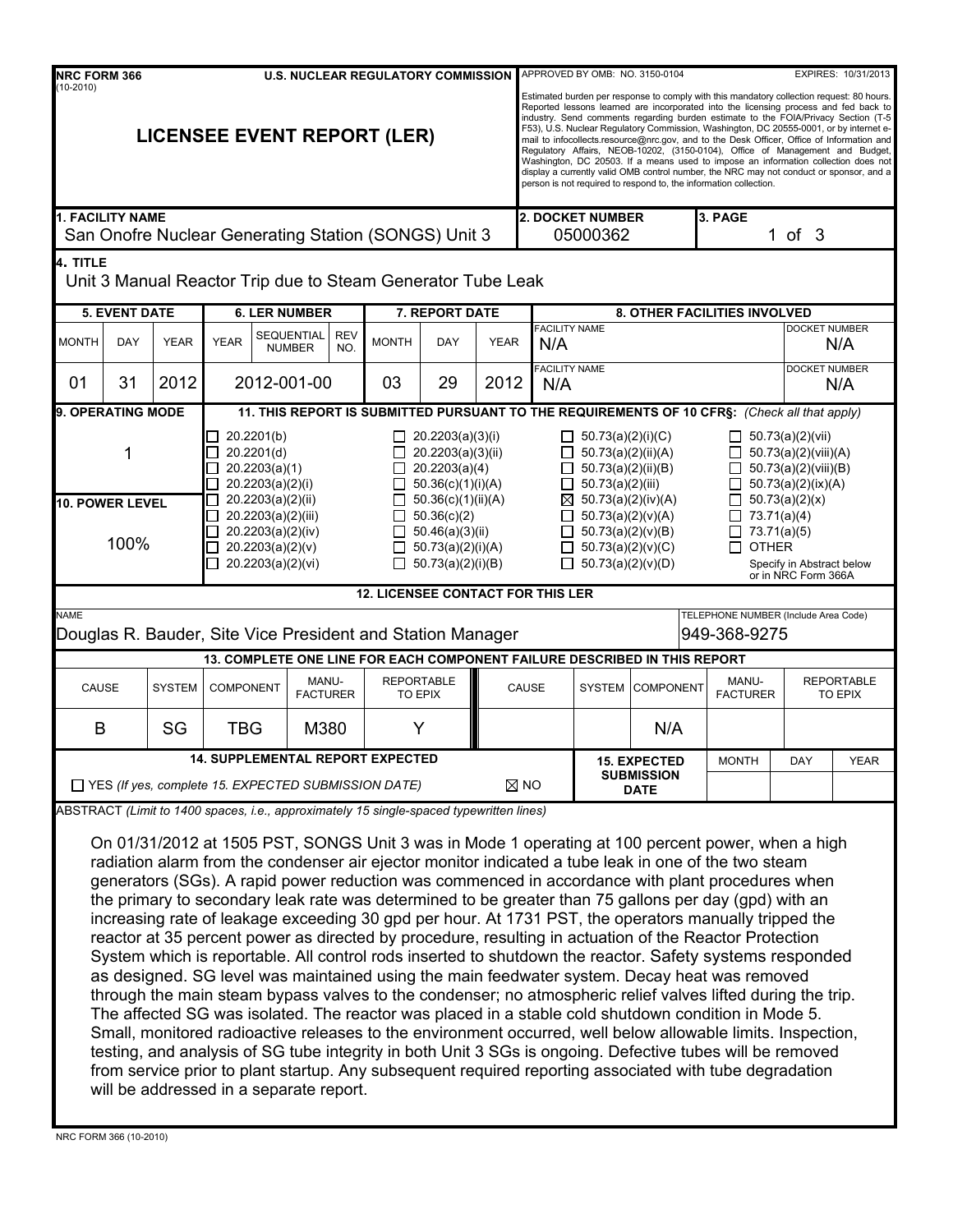| <b>NRC FORM 366A</b><br>$(10-2010)$                             |           | <b>U.S. NUCLEAR REGULATORY COMMISSION</b> |                                    |         |         |  |  |  |  |
|-----------------------------------------------------------------|-----------|-------------------------------------------|------------------------------------|---------|---------|--|--|--|--|
| <b>LICENSEE EVENT REPORT (LER)</b><br><b>CONTINUATION SHEET</b> |           |                                           |                                    |         |         |  |  |  |  |
| <b>1. FACILITY NAME</b>                                         | 2. DOCKET | <b>6. LER NUMBER</b>                      |                                    |         | 3. PAGE |  |  |  |  |
| San Onofre Nuclear Generating Station (SONGS) Unit 3 05000362   |           | <b>YEAR</b>                               | <b>SEQUENTIAL</b><br><b>NUMBER</b> | REV NO. | 2 of 3  |  |  |  |  |
|                                                                 |           | 2012                                      | $-001 -$                           | 00      |         |  |  |  |  |

# **A. REPORTABLE OCCURRENCE**

On January 31, 2012, at 1505 hours Pacific Standard Time (PST), San Onofre Nuclear Generating Station (SONGS) Unit 3 was in Mode 1 operating at 100 percent power, when a high radiation alarm [RA] from the condenser air ejector monitor [MON] indicated a tube leak in one of the two steam generators (SGs) [SG]. As directed by procedure, a rapid power reduction and shutdown was commenced. At 1731 PST when power reached 35 percent, the operators manually tripped the reactor, resulting in actuation of the Reactor Protection System (RPS) [JC], which requires a 60-day written report pursuant to 10 CFR 50.73(a)(2)(iv)(A). Within 4 hours of the Unit 3 trip, telephone notification was made to the NRC Emergency Notification System (ENS) as required by 10 CFR 50.72(b)(2)(iv)(B).

# **B. INITIAL CONDITIONS**

At the time of the event on January 31, 2012, SONGS Unit 3 was in Mode 1 with reactor power at approximately 100 percent power. Other than the leaking SG tube, there were no additional inoperable structures, systems, or components at the start of the event that contributed to this event. Unit 2 was in a refueling outage and was unaffected by this event.

SONGS had installed new SGs in both Units 2 and 3 during the previous refueling outages. The replacement SGs were manufactured by Mitsubishi Heavy Industries and the original SGs were supplied by Combustion Engineering. The new Unit 3 SGs were placed into service during plant startup in February 2011. At the time of the event, Unit 2 was in its first refueling outage since SG replacement.

# **C. DESCRIPTION OF OCCURRENCE**

On January 31, 2012, at 1505 PST, SONGS Unit 3 was in Mode 1 operating at 100 percent power, when a high radiation alarm from the condenser air ejector monitor indicated a tube leak in one of the two SGs. The abnormal operating procedure for reactor coolant system (RCS) leakage was entered due to a SG tube leak indication of greater than 5 gallons per day (gpd). At 1610, based on the air ejector radiation monitors, RCS water inventory balance, and SG chemistry samples, the procedural criteria of greater than 75 gpd leakage with an increasing leak rate exceeding 30 gpd per hour was met requiring a reactor shutdown. No entry was required into Technical Specification (TS) Limiting Condition for Operation (LCO) 3.4.13 (shutdown within 10 hours) because RCS operational leakage had not exceeded 150 gpd primary to secondary leakage through any one SG. At 1633, a rapid power reduction and shutdown was commenced as directed by procedure. Reactor power was reduced at about 1 percent per minute and, at 1731 at 35 percent power, operators manually tripped the reactor.

Following the reactor trip, all control rods inserted to shutdown the reactor. Safety systems responded as designed. SG level was maintained using the main feedwater system. Decay heat was removed through the main steam bypass valves to the condenser; no atmospheric relief valves lifted during the trip. At 1800, the affected SG was isolated in accordance with the SG tube rupture emergency operating procedure. Plant cooldown continued using the unaffected SG. Mode 4 (hot shutdown) was entered at 0051 and Mode 5 (cold shutdown) at 1647 on February 1, 2012.